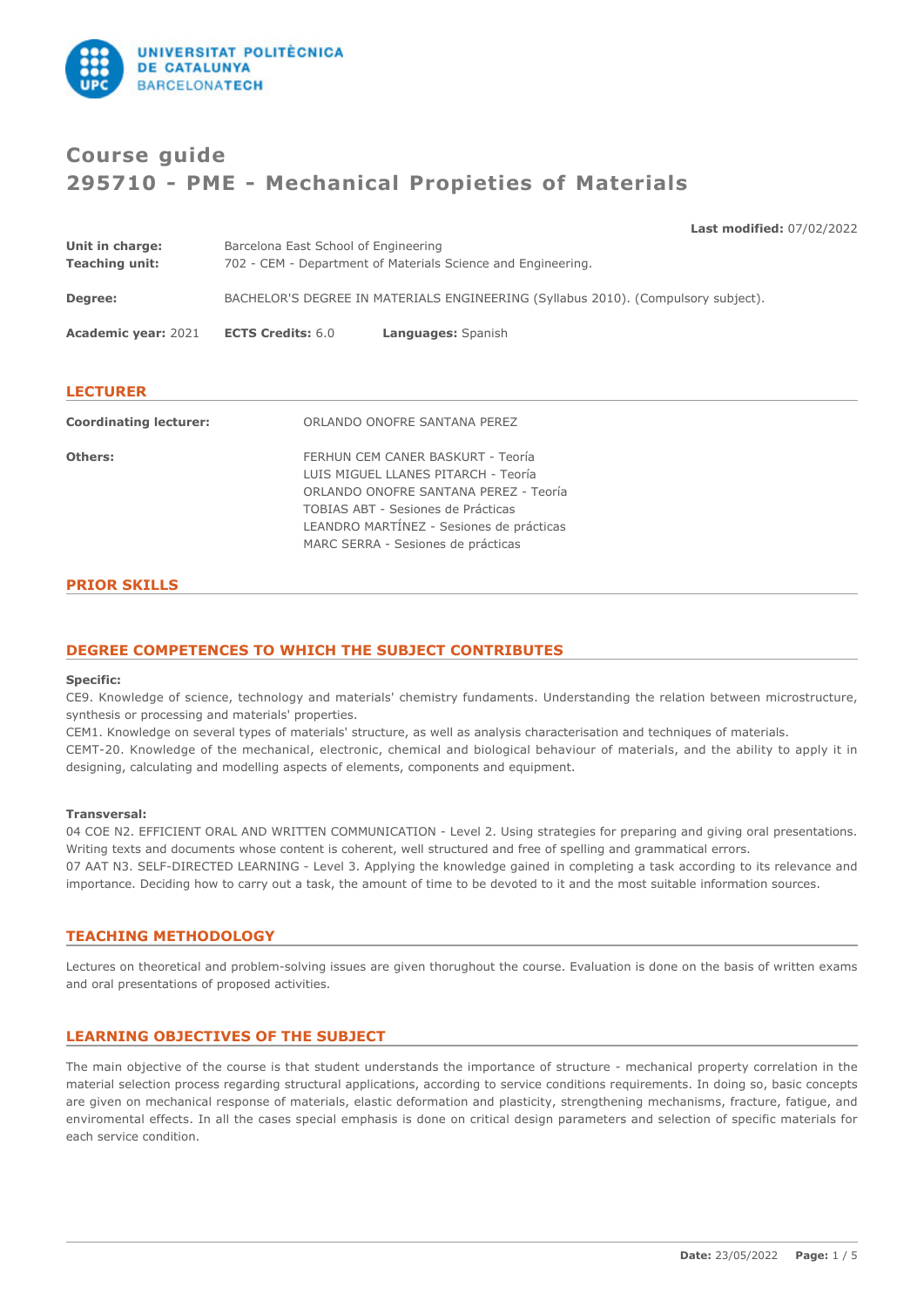

# **STUDY LOAD**

| <b>Type</b>       | <b>Hours</b> | Percentage |
|-------------------|--------------|------------|
| Self study        | 90,0         | 60.00      |
| Hours large group | 45,0         | 30.00      |
| Hours small group | 15,0         | 10.00      |

**Total learning time:** 150 h

# **CONTENTS**

### **Topic 1. Configuration of the most used mechanical tests and parameters**

### **Description:**

- Evaluation of the subject and recommended bibliography.
- Definition of stress and unit deformation.
- Mechanical response of structural materials: basic concepts of elasticity and plasticity.

- Types of curves that relate solicitation vs. mechanical response of the material: engineering, true and intrinsic. Characteristics that define them.

- Most used test configurations, mechanical parameters obtained and physical meaning, practical particularities of each
- configuration:
- \* Traction
- \* Flexion (at 3 and 4 points)
- \* Uniaxial compression
- \* Hardness (different configurations).
- Most used constitutive equations.

# **Related activities:**

Laboratory sessions: Tensile tests on metals Flexural tests on polymers

**Full-or-part-time:** 32h 30m Theory classes: 9h Practical classes: 4h Self study : 19h 30m

# **Topic 2. Introduction to tensors**

### **Description:**

Definition and physical meaning. Components of a tensioner. Tension and strain tensor. Relationship between them. Definition of Poisson's ratio. Stress states: Plane stress vs. Plain strain. Triaxiality. Invariants of a tensor. Calculation with tensors. Invariants of a tensor. Calculus with tensors.

**Full-or-part-time:** 9h 45m Theory classes: 2h 15m Guided activities: 0h 45m Self study : 6h 45m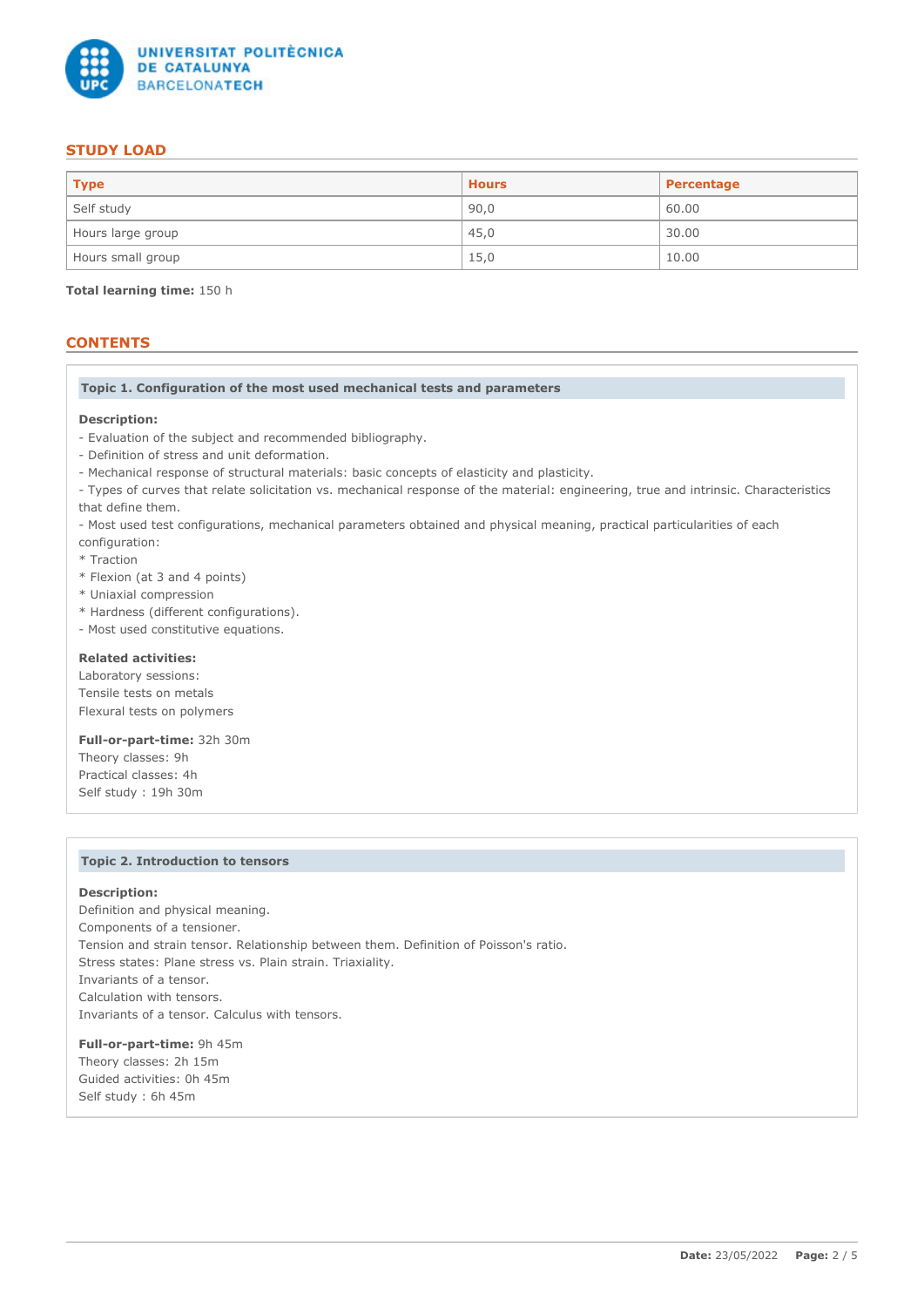

# **Topic 3. Elasticity of materials**

## **Description:**

Elasticity from the point of view of a tensor. Generalized Hooke's Law. Elastic constants. Isotropy Vs. Anisotropy. Structural parameters of the material that govern this behavior. Effect of external factors: temperature.

**Full-or-part-time:** 18h 45m Theory classes: 6h Guided activities: 1h 30m Self study : 11h 15m

# **Topic 4. Plasticity of materials**

### **Description:**

Plasticity criteria: Tresca, Von Mises. Effect of hydrostatic stress. Construction Consider. Constitutive equations and maximum load estimation: Ramber-Osgood, Hollomon

**Full-or-part-time:** 18h 45m Theory classes: 6h Guided activities: 1h 30m Self study : 11h 15m

#### **Topic 5. Viscoelasticity of materials**

#### **Description:**

Introduction to linear viscoelasticity of materials. Response in static solicitations: Creep tests, Stress ratio and Creep-recovery- Parameters that quantify it. Boltzman superposition principle. Time-temperature correspondence principle. Micromechanical models: Maxwell, Kelvin-Voigt, Zener, 4 elements.

## **Related activities:**

- Laboratory sessions:
- Linear viscoelasticity range estimation in creep tests.
- Creep-recovery tests and adjustment to models.

# **Full-or-part-time:** 30h 15m

Theory classes: 6h Practical classes: 4h Guided activities: 1h 30m Self study : 18h 45m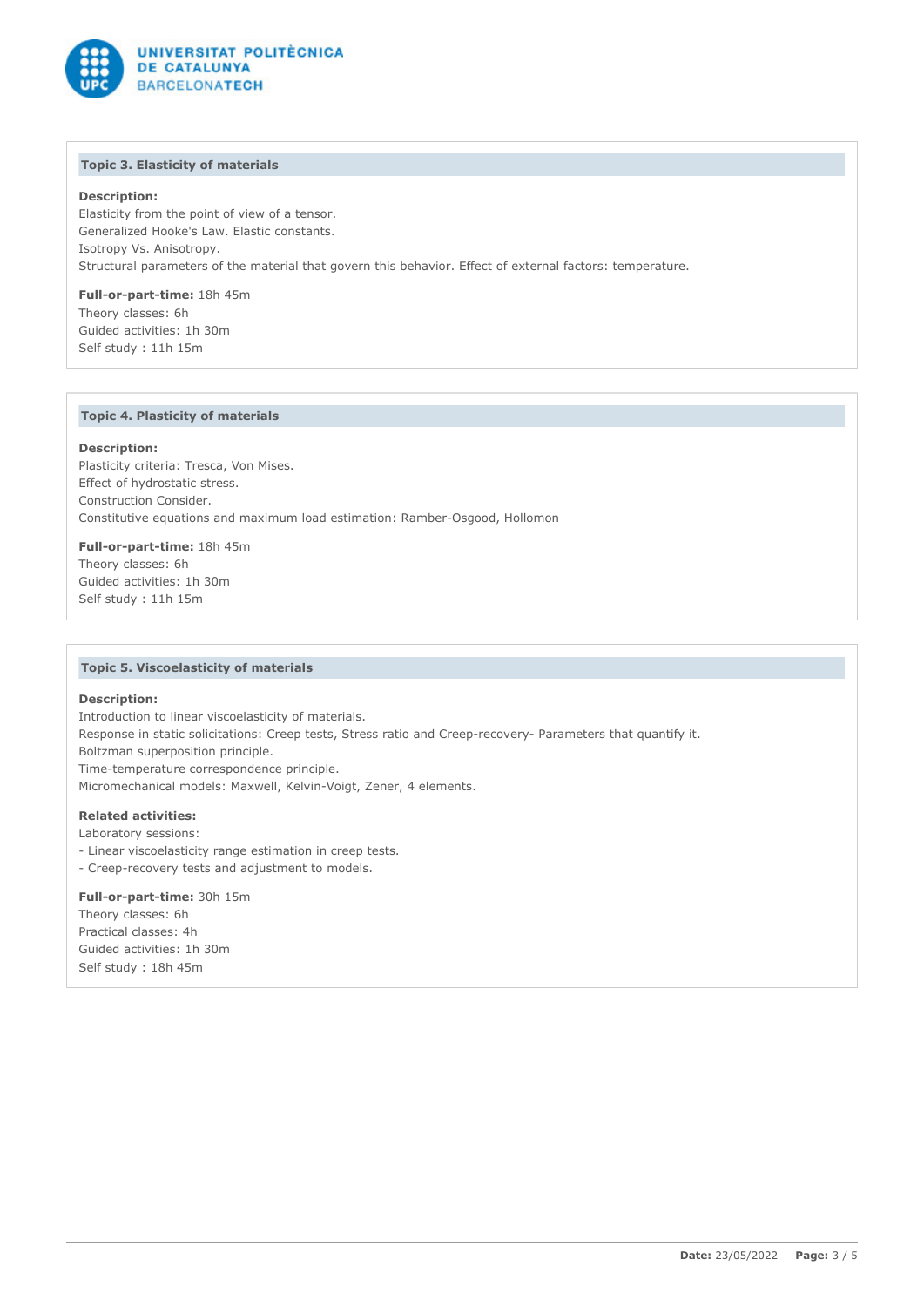

#### **Tema 6. Elasticitat i Plasticitat en materials en polímers**

## **Description:**

Types of engineering stress-strain curves in polymers and calculation of parameters in polymers. Entropic elasticity. Micromechanism of plastic deformation in polymers: Crazes and yielding by shear bands

**Related activities:**

Laboratory sessions:

- Polymer tensile tests.

**Full-or-part-time:** 16h 15m Theory classes: 4h 30m

Practical classes: 2h Self study : 9h 45m

### **Topic 7. Plastic deformation in metallic materials**

#### **Description:**

Theory of dislocations. Plastic deformation of single-crystals and poly-crystals. Mechanisms of deformation. Strengthening mechanisms: solid solution, aging, cold work, microstructural refinement, reinforcement through second phases (particles, fibers)

# **Related activities:**

Lab Sessions/Problems:

- Hardness tests on materials.

- Estimation of cold work in metals.

**Full-or-part-time:** 23h 45m

Theory classes: 6h Practical classes: 2h Guided activities: 1h 30m Self study : 14h 15m

# **GRADING SYSTEM**

5 partial exams (ExPr1; ExPr2 ; ExPr3 ; ExPr4 and ExPr5 ) + Evaluation of group activities (NAg).

All evaluations will be on a scale of 10. IMPORTANT: ALL EVALUATION ITEMS ARE MANDATORY IN ORDER TO PASS THE SUBJECT. The course does not include a re-evaluation exam.

The definitive final grade (NF) will be calculated from the following expression(s) based on the student's performance and according to the following options:

Option 1: (If NTheory  $\geq 5$ )  $NF = 0.8$  NTheory + 0.2 NAG

Note: in this case, the final exam is optional and must be communicated to the teacher. In case of taking the final exam, the final grade of the subject will be calculated according to the expression of Option 2).

NAG: average of the group activities that are proposed (practice reports, work, problems or deliverable reasoning questions). Ntheory = 0.2ExP1 + 0.2ExP2 + 0.2ExP3 + 0.2ExP3 +0.2ExP5